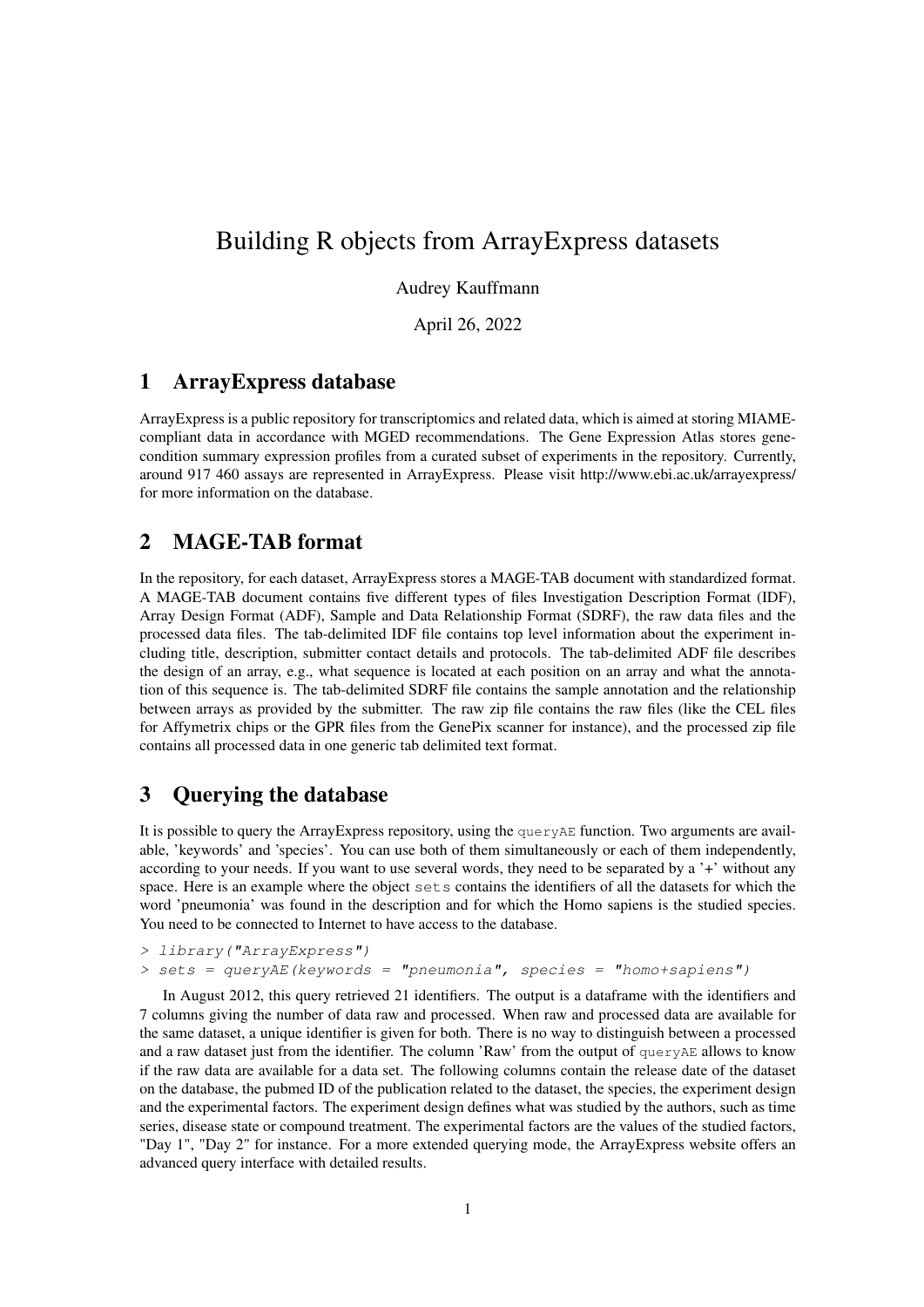### 4 Import an ArrayExpress dataset into R

### 4.1 Call of the function ArrayExpress

Once you know which identifier you wish to retrieve, the function ArrayExpress can be called, using the following arguments:

- *accession*: an ArrayExpress experiment identifier for which the raw data are available.
- *path*: the name of the directory in which the files downloaded from the ArrayExpress repository will be extracted. The default is the current directory.
- *save*: if TRUE, the files downloaded from the database will not be deleted from 'path' after executing the function.
- *dataCols*: by default, the columns are automatically selected according to the scanner type. If the scanner is unknown or if the user wants to use different columns than the default, the argument 'dataCols' can be set. For two colour arrays it must be a list with the fields 'R', 'G', 'Rb' and 'Gb' giving the column names to be used for red and green foreground and background. For one colour arrays, it must be a character string with the column name to be used. These column names must correspond to existing column names of the expression files.

You still need to be connected to Internet to have access to the database.

#### 4.2 Examples and ouput format

Simple example The output object is an *AffyBatch* if the ArrayExpress identifier corresponds to an Affymetrix experiment, it is an *ExpressionSet* if the identifier corresponds to a one colour non Affymetrix experiment and it is a *NChannelSet* if the identifier corresponds to a two colours experiment.

```
> rawset = ArrayExpress("E-MEXP-1422")
Reading in : /tmp/RtmpZgAbQx/AF15.CEL
Reading in : /tmp/RtmpZgAbQx/AF16.CEL
Reading in : /tmp/RtmpZgAbQx/AF6.CEL
Reading in : /tmp/RtmpZgAbQx/AF14.CEL
Reading in : /tmp/RtmpZgAbQx/AF7.CEL
Reading in : /tmp/RtmpZgAbQx/AF8.CEL
```
In this example, *'E-MEXP-1422'* being an Affymetrix experiment, 'rawset' is an *AffyBatch*. The expression values of 'rawset' are the content from the CEL files. The *phenoData* of 'rawset' contains the whole sample annotation file content from the MAGE-TAB sdrf file. The *featureData* of 'rawset' contains the whole feature annotation file content from the MAGE-TAB adf file. The *experimentData* of 'rawset' contains the experiment annotation file content from the MAGE-TAB idf file.

Example when the column names are needed In the case of non Affymetrix experiments, ArrayExpress decides automatically, based on known quantitation types, which column from the scan files are to be used to fill the *exprs*. However, in some cases the scanner software is not recognized or unknown and this decision cannot be made automatically. The argument 'rawcol' is then needed. Here is an example.

```
> eset = try(ArrayExpress("E-MEXP-1870"))
```
Here, the object cannot be built because the columns are not recognized. The error message also gives a list of possible column names. We can then call the function again, feeding the argument 'dataCols' with the appropriate column names.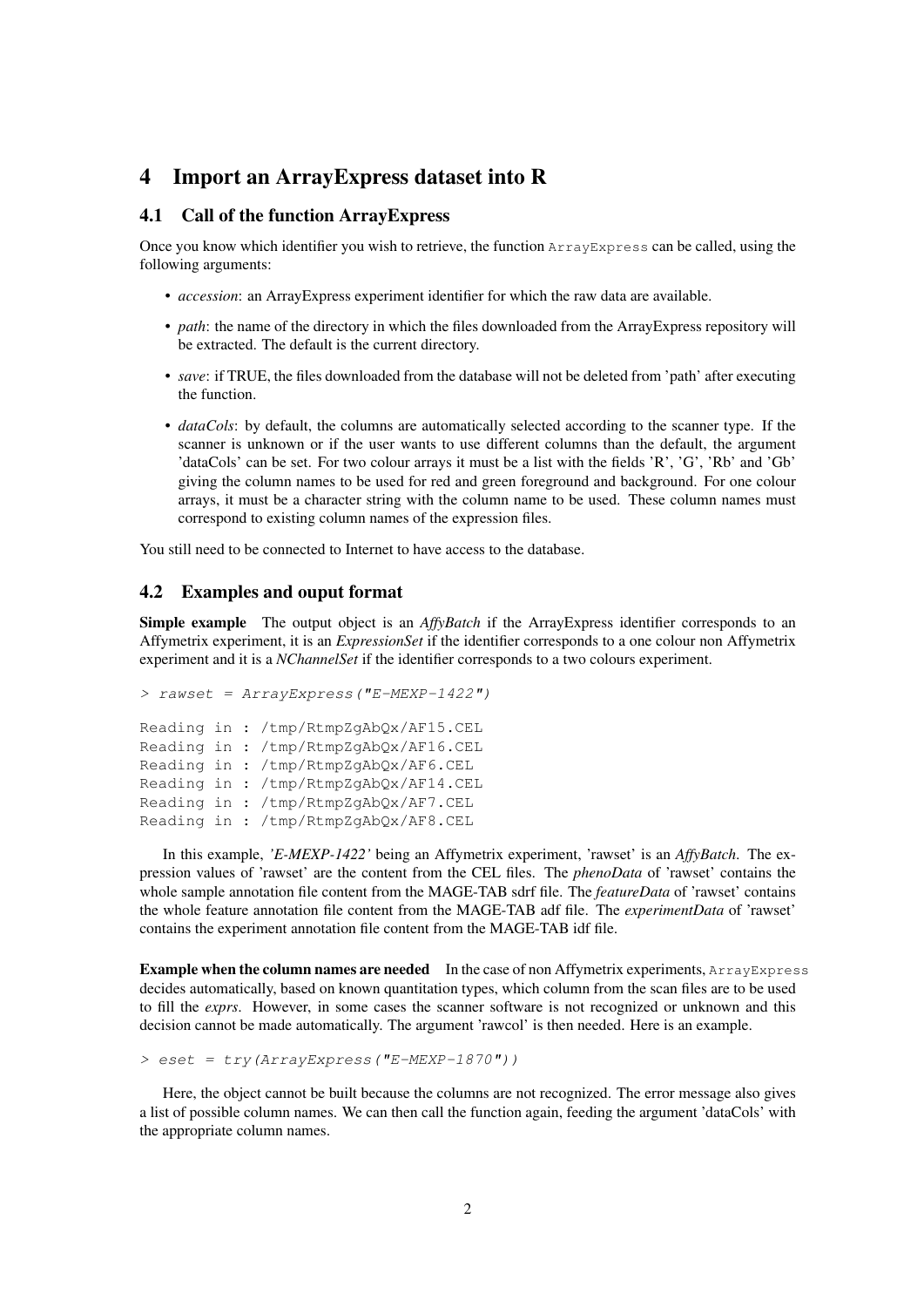```
> eset = ArrayExpress("E-MEXP-1870",
```

```
+ dataCols=list(R="ScanArray Express:F650 Mean",
```

```
+ G="ScanArray Express:F550 Mean",
```

```
+ Rb="ScanArray Express:B650 Mean",
```

```
+ Gb="ScanArray Express:B550 Mean"))
```
Then eset is created. However, there is still a warning, the *phenoData* cannot be built. This means that the object is correctly created but the sample annotation has not been attached to it. It is still possible to manually correct the files and try to build the object. To do so, the functions  $\sigma$ etAE and  $\alpha$ e2bioc, used by the ArrayExpress function, can be called separately.

### 5 Download an ArrayExpress dataset on your local machine

It is possible to only download the data, by calling the function  $\sigma$ etAE. The arguments 'input' and 'path' are the same than for the ArrayExpress function. The argument 'type' determines if you retrieve the MAGE-TAB files with the raw data only (by setting 'type' to 'raw'), the MAGE-TAB files with the processed data only (by setting 'type' to 'processed') or if you retrieve all the MAGE-TAB files, both raw and processed (by setting 'type' to 'full'). Here, you also need Internet connection to access the database.

 $>$  mexp1422 = getAE("E-MEXP-1422", type = "full")

Here, the output is a list of all the files that have been downloaded and extracted in the directory 'path'.

### 6 Build an R object from local raw MAGE-TAB

If you have your own raw MAGE-TAB data or if you want to build an R object from existing MAGE-TAB data that are stored locally on your computer. The function ae2bioc can convert them into an R object.

The arguments for the ae2bioc are:

- *mageFiles* A list as given from getAE function. Containing the elements 'rawFiles' (the expression files to use to create the object), 'sdrf' (name of the sdrf file), 'idf' (name of the idf file), 'adf' (name of the adf file) and 'path' (the name of the directory containing these files).
- *dataCols* by default, the columns are automatically selected according to the scanner type. If the scanner is unknown, the argument 'dataCols' can be set. For two colour arrays it must be a list with the fields 'R', 'G', 'Rb' and 'Gb' giving the column names to be used for red and green foreground and background. For one colour arrays, it must be a character string with the column name to be used. These column names must correspond to existing column names of the expression files.

As an example, we can use the files that we have downloaded in the previous example.

```
> rawset= ae2bioc(mageFiles = mexp1422)
```

```
Reading in : /tmp/RtmpzBXdtz/Rbuild12338d5d0b79da/ArrayExpress/vignettes/AF15.CEL
Reading in : /tmp/RtmpzBXdtz/Rbuild12338d5d0b79da/ArrayExpress/vignettes/AF16.CEL
Reading in : /tmp/RtmpzBXdtz/Rbuild12338d5d0b79da/ArrayExpress/vignettes/AF6.CEL
Reading in : /tmp/RtmpzBXdtz/Rbuild12338d5d0b79da/ArrayExpress/vignettes/AF14.CEL
Reading in : /tmp/RtmpzBXdtz/Rbuild12338d5d0b79da/ArrayExpress/vignettes/AF7.CEL
Reading in : /tmp/RtmpzBXdtz/Rbuild12338d5d0b79da/ArrayExpress/vignettes/AF8.CEL
```
The object rawset is an *AffyBatch*.

## 7 Build an R object from local processed MAGE-TAB

Processed data in the database are less uniform as processing methods vary a lot. To import a processed dataset from ArrayExpress, three steps are required: (i) download the dataset using  $getAE$ , (ii) identify which column is of interest thanks to getcolproc, (iii) create the R object with procset.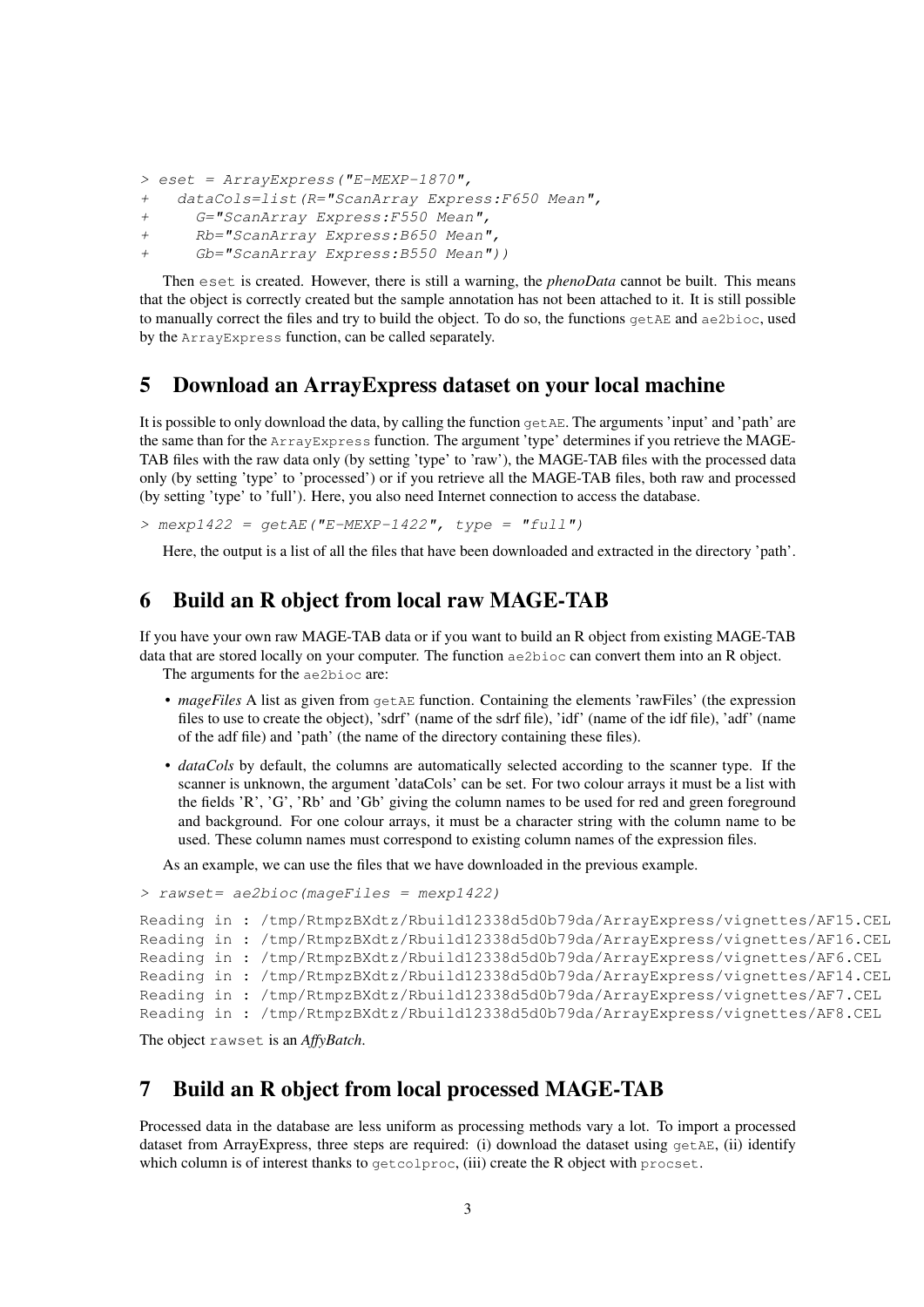#### 7.1 Identification of the columns to extract

Once the data are downloaded, we need to know the different column names available in the processed file to be able to choose a relevant one to extract. The function getcolproc needs, as an input, a list containing two slots:

- *procfile* the name of the processed expression file.
- *path* the name of the directory containing the 'procfile'.

This kind of list is given as an output from the function getAE.

```
> cn = getcolproc(mexp1422)
> show(cn)
[1] "Composite Element REF" "Software Unknown:GC-RMA"
[3] "Unknown:Detection Call"
```
cn is a character vector with the available column names in the 'procfile'.

#### 7.2 Creation of the object

We can now create the *ExpressionSet* using procset. This function has two arguments:

- *files* a list as given by getAE containing the names of the processed, sdrf, idf, adf files and the path.
- *procol* the name of the column chosen after using getcolproc.

```
> proset = procset(mexp1422, cn[2])
```
Reading processed data matrix file, /tmp/RtmpzBXdtz/Rbuild12338d5d0b79da/ArrayExpres

proset is an *ExpressionSet* containing the processed log(ratio) of the dataset E-MEXP-1422.

# 8 Example of a standard microarray analysis using data from ArrayExpress

In this section, we are briefly describing an analysis from the data import to the identification of differentially expressed genes, of data publicly available on ArrayExpress.

The first step consists of importing a dataset from ArrayExpress. We chose E-MEXP-1416. This dataset studies the transcription profiling of melanized dopamine neurons isolated from male and female patients with Parkinson disease to investigate gender differences.

> AEset = ArrayExpress("E-MEXP-1416")

As AEset is an Affymetrix experiment, we can use RMA normalisation to process the raw data, please read the rma function help.

```
> library("affy")
> AEsetnorm = rma(AEset)
```
To check the normalisation efficiency, we can run a quality assessment. For details on the arguments used, please read the arrayQualityMetrics vignette. Please note that, at the time of its release (Oct 2010), Bioconductor 2.7 didn't include a 64-bit Windows binary version of the *arrayQualityMetrics* package (but this might change in the future).

> fac = grep("Factor.Value",colnames(pData(AEsetnorm)), value=T)